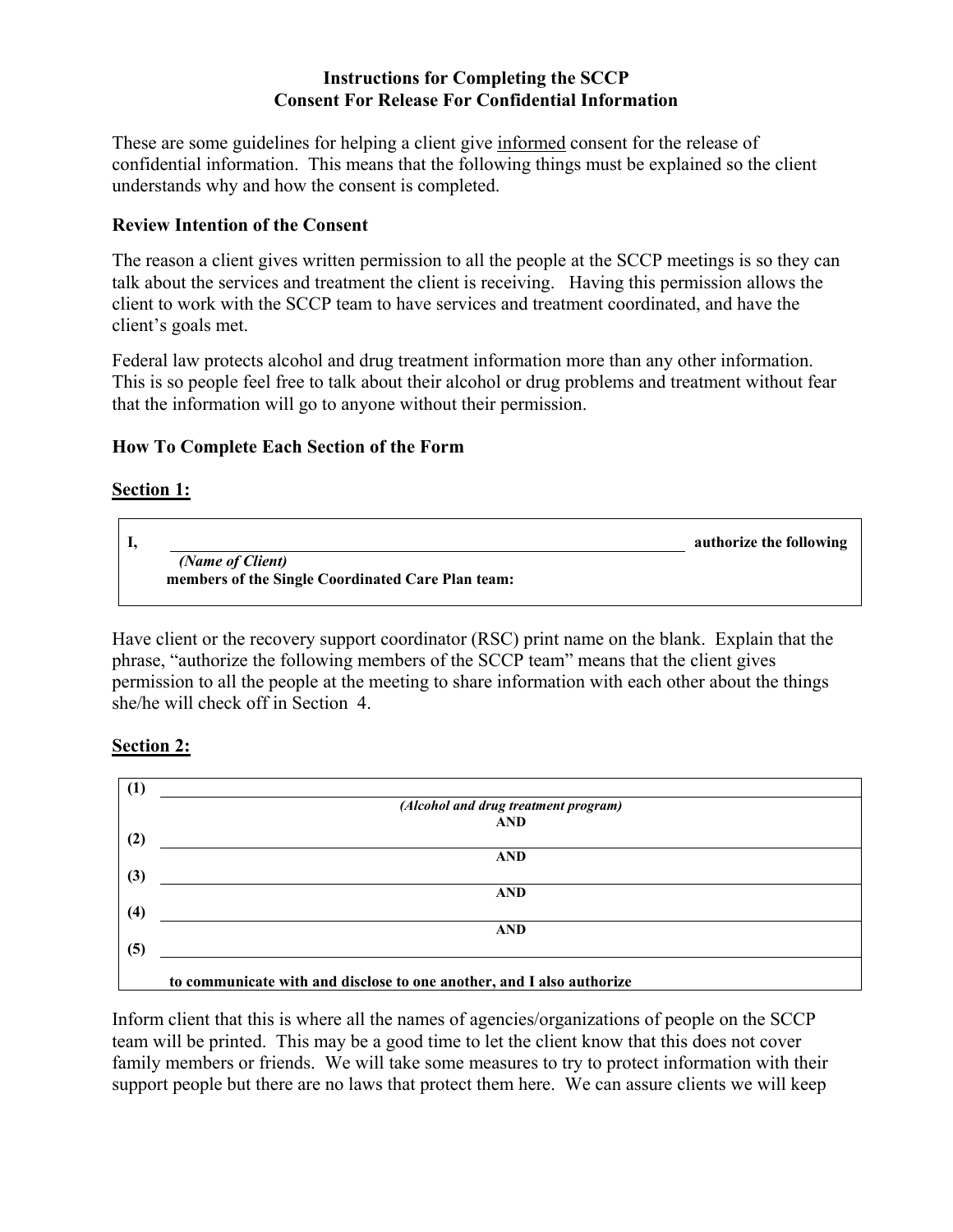their name off SCCP, state all information is confidential at beginning and end of meetings, and give a confidentiality statement to informal support people.

"to communicate and disclose to one another" means they can exchange information about the client's care during the meeting and afterwards for as long as the consent is in effect.

# **Section 3**



This is the "redisclosure" section. Redisclosure happens when a member of the team wants to share the information about the client with someone who was not at the meeting. For example, a child welfare worker at the meeting may want to give some information to someone in corrections who is not at the meeting. The client has to agree to put that permission in this written consent by completing this section.

Redisclosure also occurs when a member of the team needs the client's written permission to take information learned at the SCCP meeting and enter it into a computer system where people in other divisions of an agency may be able to find and read the information. For example, a child welfare worker may enter information learned at the SCCP meeting about the client into Child Welfare's computer system. Others from Foster Care or Adoptions may be able to look for and read the information. Again, the client has to agree to put permission in this written consent by completing this section before the information can be put into the computer system.

# **Section 4**

| the following information:                           |                     |
|------------------------------------------------------|---------------------|
| [*Initial each category that applies]                |                     |
| My name and other identifying information;           |                     |
| That I am a client in alcohol and/or drug treatment; | Initial screening;  |
| Assessment results and treatment history             | Date of admission;  |
| Summary of treatment plan, progress and compliance;  | Attendance;         |
| Date of discharge and discharge status:              | Urinalysis results; |
| Discharge plan;                                      | Other:              |

This is the actual information that the client allows the team to discuss. This information is related to alcohol and drug problems and treatment. Each phrase is defined below when the RSC is helping the client decide what information is necessary to meet the SCCP goals.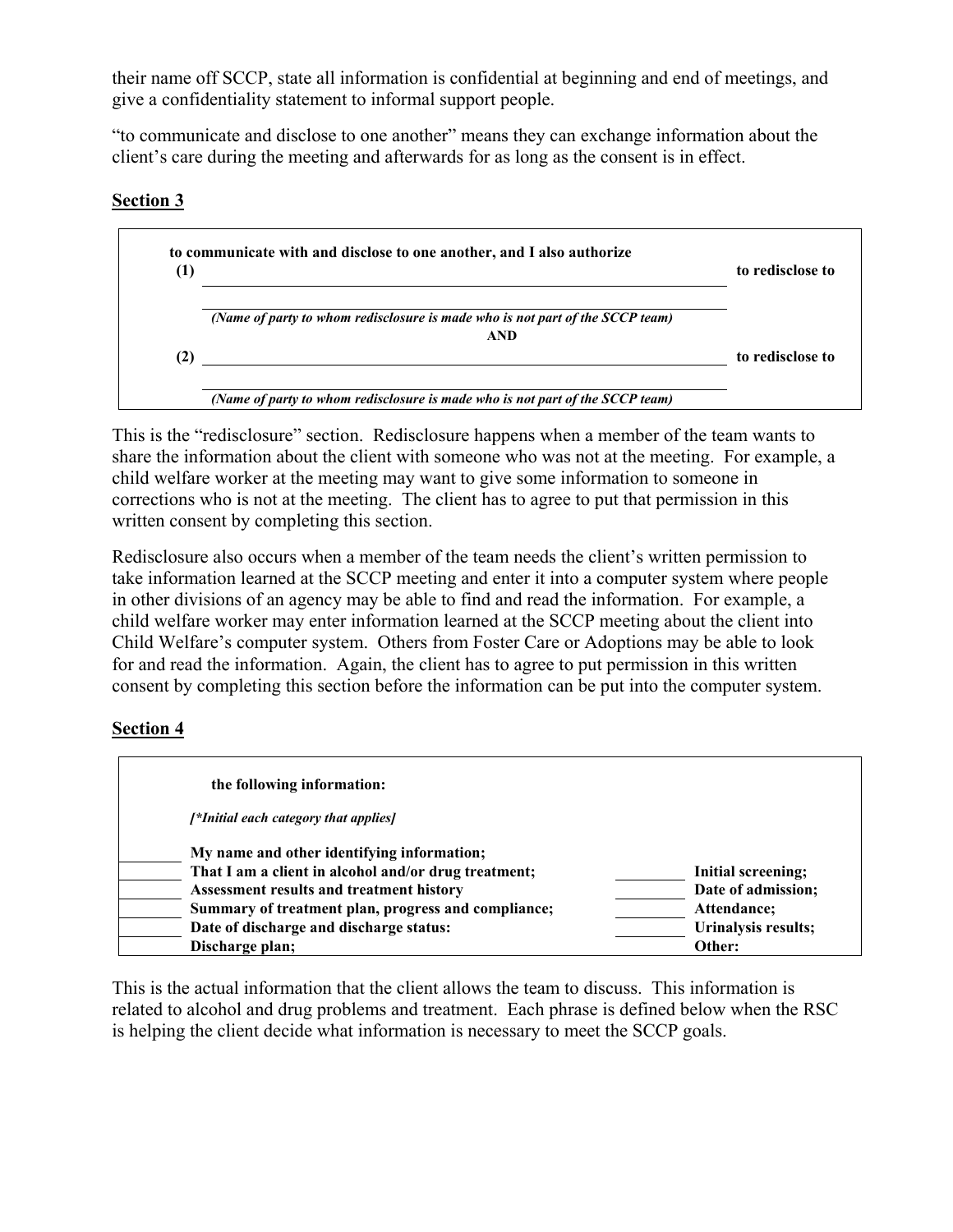| My name and other identifying             | Name, birth date, phone number, single, married          |  |
|-------------------------------------------|----------------------------------------------------------|--|
| information                               | This does not mean personal, social, or medical          |  |
|                                           | history or present problems                              |  |
| That I am a client in alcohol and/or drug | Indicates whether or not client is in treatment at this  |  |
| treatment                                 | time                                                     |  |
| Assessment results and treatment history  | Information from the assessment done at entrance         |  |
|                                           | into an alcohol and drug treatment program. Can          |  |
|                                           | include past treatment history and social, medical, or   |  |
|                                           | mental health history if this is part of the assessment. |  |
| Summary of treatment plan, progress and   | Can include goals, ways client is trying to meet the     |  |
| compliance                                | goals, how the client is doing in the program and        |  |
|                                           | following through on plans and recommendations.          |  |
| Date of discharge and discharge status    | In addition to the date, may include whether             |  |
|                                           | treatment was completed or if the client left the        |  |
|                                           | program before it was completed.                         |  |
| Discharge plan                            | May list recommendations for continuing care, a          |  |
|                                           | relapse prevention plan.                                 |  |
| Initial screening                         | Incorporates assessment, medical history, referrals to   |  |
|                                           | other services (dietitian, mental health, MD),           |  |
|                                           | identifying what client wants to accomplish in           |  |
|                                           | treatment, ASAM determination of LOC.                    |  |
| Date of admission                         | Admission to the current alcohol and drug treatment      |  |
|                                           | program.                                                 |  |
| Attendance                                | A record of client's attendance of scheduled             |  |
|                                           | treatment sessions and recommended support groups        |  |
| Urinalysis results                        | Results of any UA's done in the current treatment        |  |
|                                           | program.                                                 |  |
| Other                                     | Need to indicate specific information needed here        |  |

### **Section 5**

**The purpose of these disclosures is to:** 

*(Purpose of disclosure as specific as possible)* 

This section is completed with the reasons the SCCP team needs to share information. Purposes should be limited to what the whole team needs to discuss specific to the SCCP. If individual agencies need to exchange information just between them, they will continue to use their own consents with their specific purposes.

These are some examples and guidelines for listing purposes:

- Assist client in developing a Single Coordinated Care Plan (SCCP). *(OK for first meeting only)*
- To help meet goals of the SCCP and attach the goals *(Not OK to attach anything to the release; OK to list the goals on the form that apply to the SCCP)*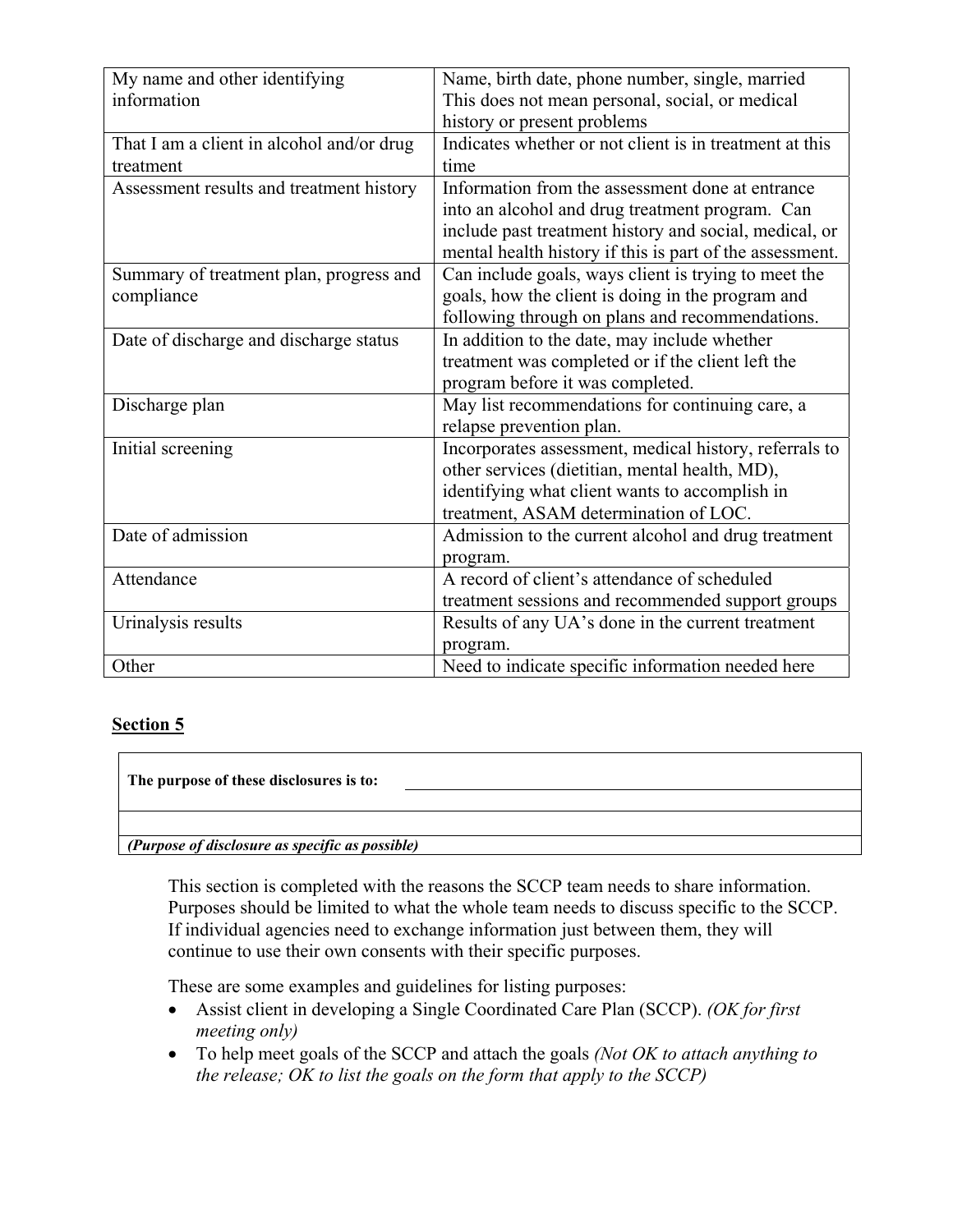- Comply with court order conditions *(Too general. Need to list the conditions: Provide a safe, suitable home; attend parenting classes, etc.)*
- To help meet goals of W2 employability plan *(Need to list these as well)*
- Assist with having children returned *(Need to be more specific as above)*

## **Section 6**

**I understand that my alcohol and/or drug treatment records are protected under the federal regulations governing Confidentiality of Alcohol and Drug Abuse Patient Records, 42 C.F.R. Part 2, and the Health Insurance Portability and Accountability Act of 1996 (HIPAA), 45 C.F.R. Pts. 160 & 164 and cannot be disclosed without my written consent unless otherwise provided for in the regulations. The information that I authorize to be released may be redisclosed by the recipient of the records only if allowed by law. If information is redisclosed, the recipient of the redisclosed information may be controlled by different laws. I understand I have the right to inspect and receive a copy of the material disclosed under Wis. Adm. Code section HFS 92.05 and 92.06 (pursuant to HFS 92.03(3)(d)). I also understand that I may revoke this consent in writing at any time except to the extent that action has already been taken in reliance on it, and that in any event this consent expires automatically as follows:** 

There are several parts to this statement that the client needs to understand:

A client must give written consent in order for members of the SCCP team to discuss AODA information. This is what this form does, provides written consent when the client signs it.

Redisclosure or sharing information with people who are not on the team is prohibited without the client's written consent. A team member at the meetings cannot give any AODA treatment information to anyone who is not listed on the consent, with a few exceptions.

- The client can identify other people to whom specific information can be released and includes their names on the consent form.
- Team members can disclose information within their specific department if it is necessary to the client's care. However, if they are in a large agency and have contracts with private agencies or there are other sub-departments who have no need for this information, legally they are not to redisclose verbally or through databases.

"Revoke this consent" means that the client must write a statement stating he/she revokes an individual item or the entire consent, then sign and date it. This may be done right on the consent form. The date is important so information already disclosed about an item is covered. Consent may not be revoked for information already disclosed.

The last part is the expiration date. This must be completed with a date or condition (end of AODA treatment).

**Section 7**

**Dated:**

**Signature of Client** 

Client must sign and date the form. Witnesses to the signature are not necessary.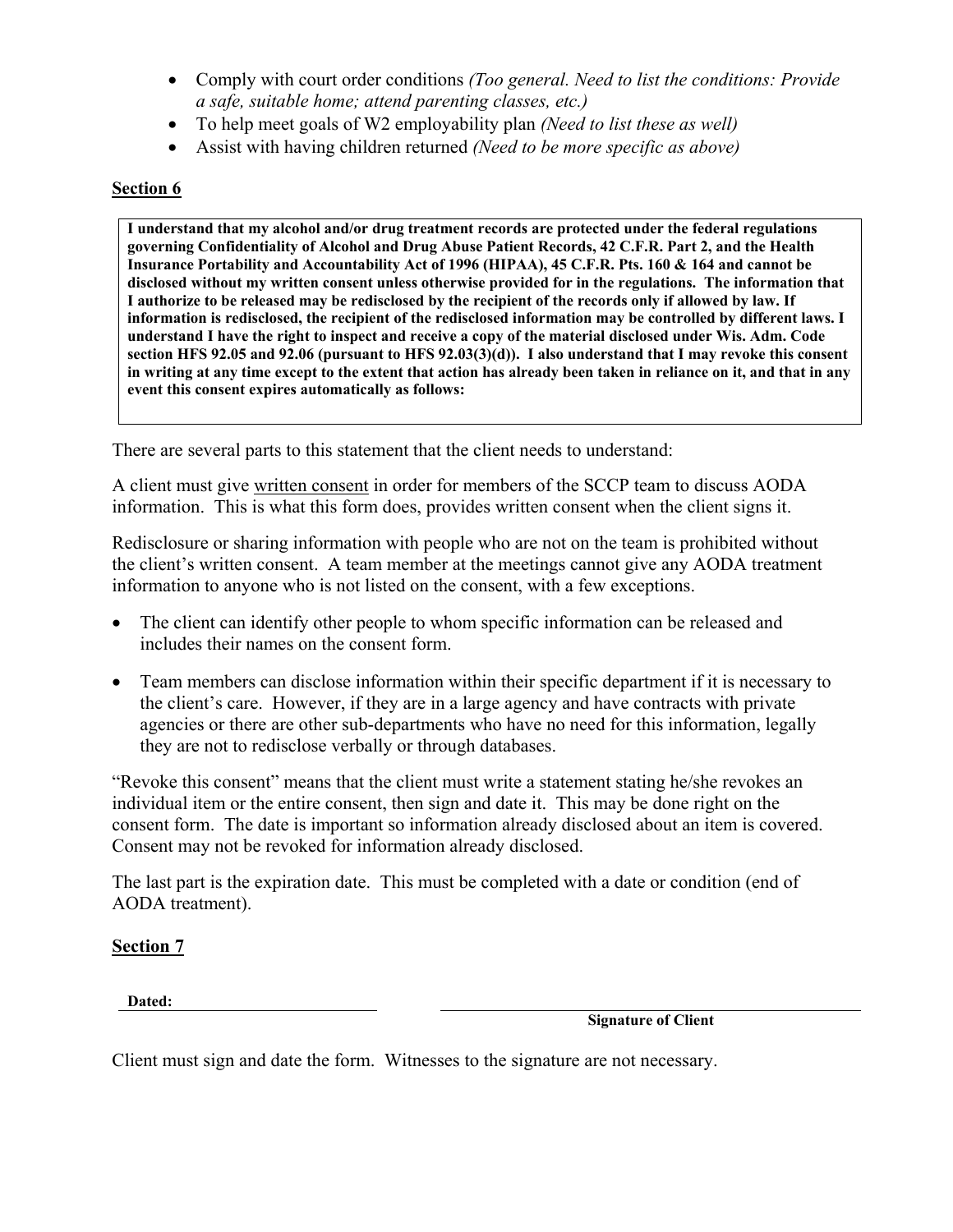#### INITIAL CONSENT FOR RELEASE OF CONFIDENTIAL INFORMATION

| I,  | (Name of Client)                                                                                                                   | authorize the following members of     |
|-----|------------------------------------------------------------------------------------------------------------------------------------|----------------------------------------|
|     | the Single Coordinated Care Plan (SCCP) team:                                                                                      |                                        |
|     |                                                                                                                                    |                                        |
| (1) | (Alcohol and drug treatment program)                                                                                               |                                        |
|     | <b>AND</b>                                                                                                                         |                                        |
| (2) |                                                                                                                                    |                                        |
| (3) | <b>AND</b>                                                                                                                         |                                        |
|     | <u> 1980 - Johann Barn, mars ann an t-Amhain Aonaich an t-Aonaich an t-Aonaich ann an t-Aonaich ann an t-Aonaich</u><br><b>AND</b> |                                        |
| (4) |                                                                                                                                    |                                        |
|     | <b>AND</b>                                                                                                                         |                                        |
| (5) | <u> 1980 - Johann Barbara, martxa amerikan personal (</u>                                                                          |                                        |
|     | to communicate with and disclose to one another, and I also authorize                                                              |                                        |
|     |                                                                                                                                    |                                        |
| (1) |                                                                                                                                    | to redisclose to                       |
|     | (Name of party to whom redisclosure is made)                                                                                       | who is not part of the SCCP team,      |
|     | <b>AND</b>                                                                                                                         |                                        |
| (2) |                                                                                                                                    | to redisclose to                       |
|     |                                                                                                                                    | who is not part of the SCCP team,      |
|     | (Name of party to whom redisclosure is made)                                                                                       |                                        |
|     | the following information:                                                                                                         |                                        |
|     | [*Initial each category that applies]                                                                                              |                                        |
|     | My name and other identifying information                                                                                          |                                        |
|     | That I am a client in alcohol and/or drug treatment                                                                                | Initial screening                      |
|     | Assessment results and treatment history                                                                                           | Date of admission                      |
|     | Summary of treatment plan, progress and compliance                                                                                 | Attendance                             |
|     | Date of discharge and discharge status<br>Discharge plan                                                                           | Urinalysis results<br>Other: (Specify) |
|     |                                                                                                                                    |                                        |
|     |                                                                                                                                    |                                        |
|     | The purpose of these disclosures is to:<br>Assist me in developing a Single Coordinated Care Plan (SCCP)                           |                                        |
|     |                                                                                                                                    |                                        |
|     | (Purpose of disclosure as specific as possible)                                                                                    |                                        |

I understand that my alcohol and/or drug treatment records are protected under the federal regulations governing Confidentiality of Alcohol and Drug Abuse Patient Records, 42 C.F.R. Part 2, and the Health Insurance Portability and Accountability Act of 1996 (HIPAA), 45 C.F.R. Pts. 160 & 164 and cannot be disclosed without my written consent unless otherwise provided for in the regulations. The information that I authorize to be released may be redisclosed by the recipient of the records only if allowed by law. If information is redisclosed, the recipient of the redisclosed information may be controlled by different laws. I understand I have the right to inspect and receive a copy of the material disclosed under Wis. Adm. Code section HFS 92.05 and 92.06 (pursuant to HFS 92.03(3)(d)). I also understand that I may revoke this consent in writing at any time except to the extent that action has already been taken in reliance on it, and that in any event this consent expires automatically as follows:

Expiration Date/Event/Condition

I understand that generally my treatment may not be conditioned on whether I sign a consent form, but that in certain limited circumstances I may be denied treatment if I do not sign a consent form.

Dated: